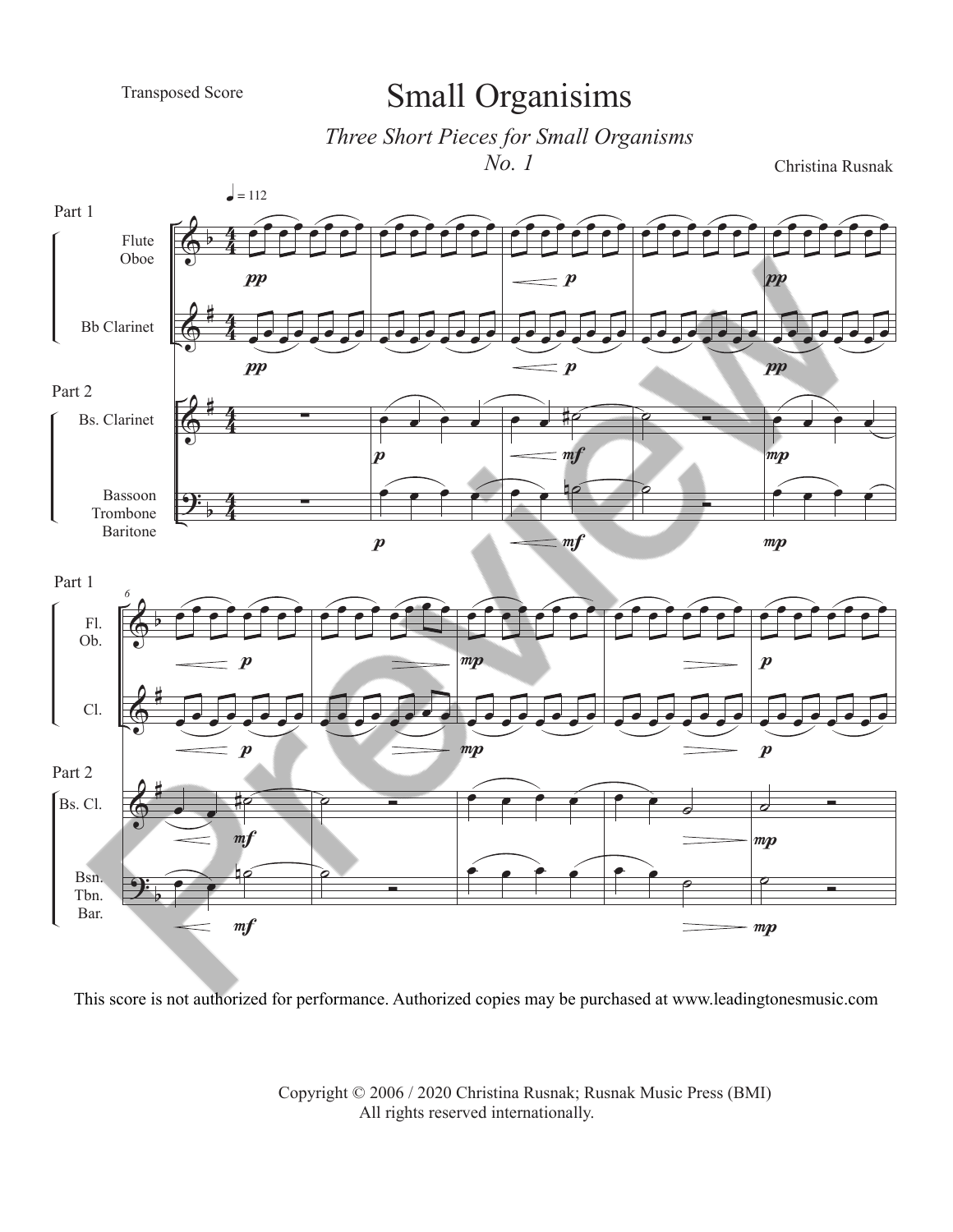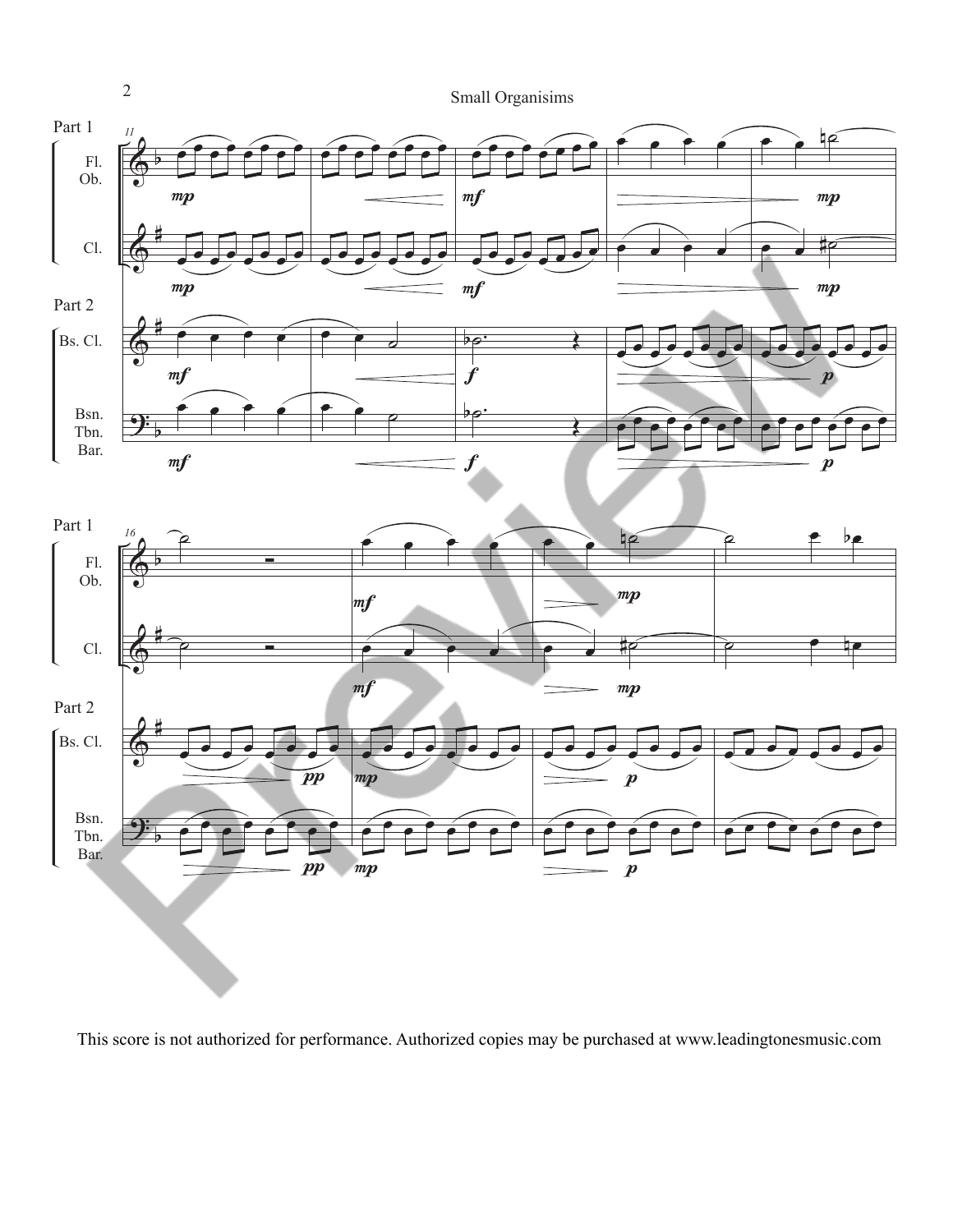3 Small Organisims

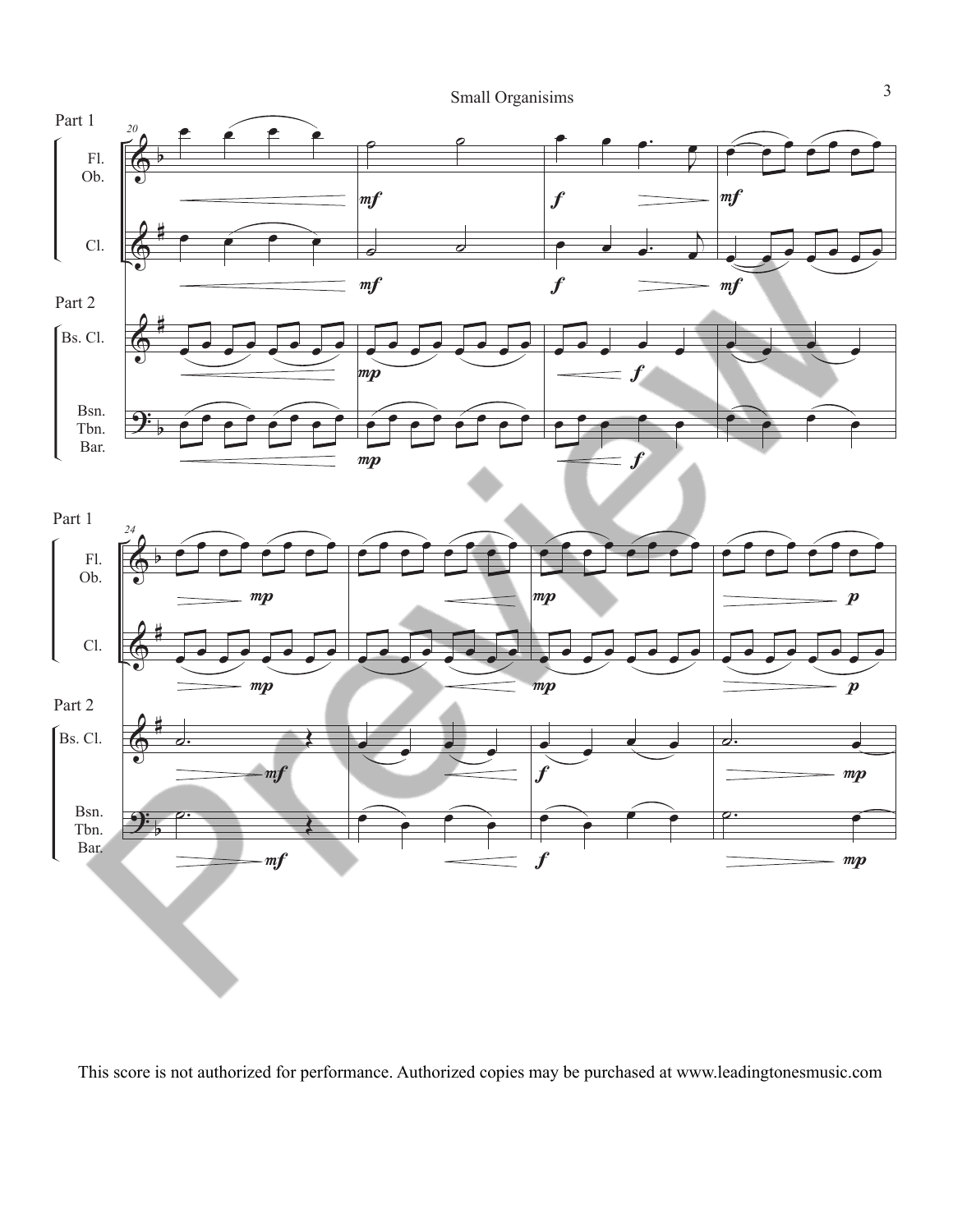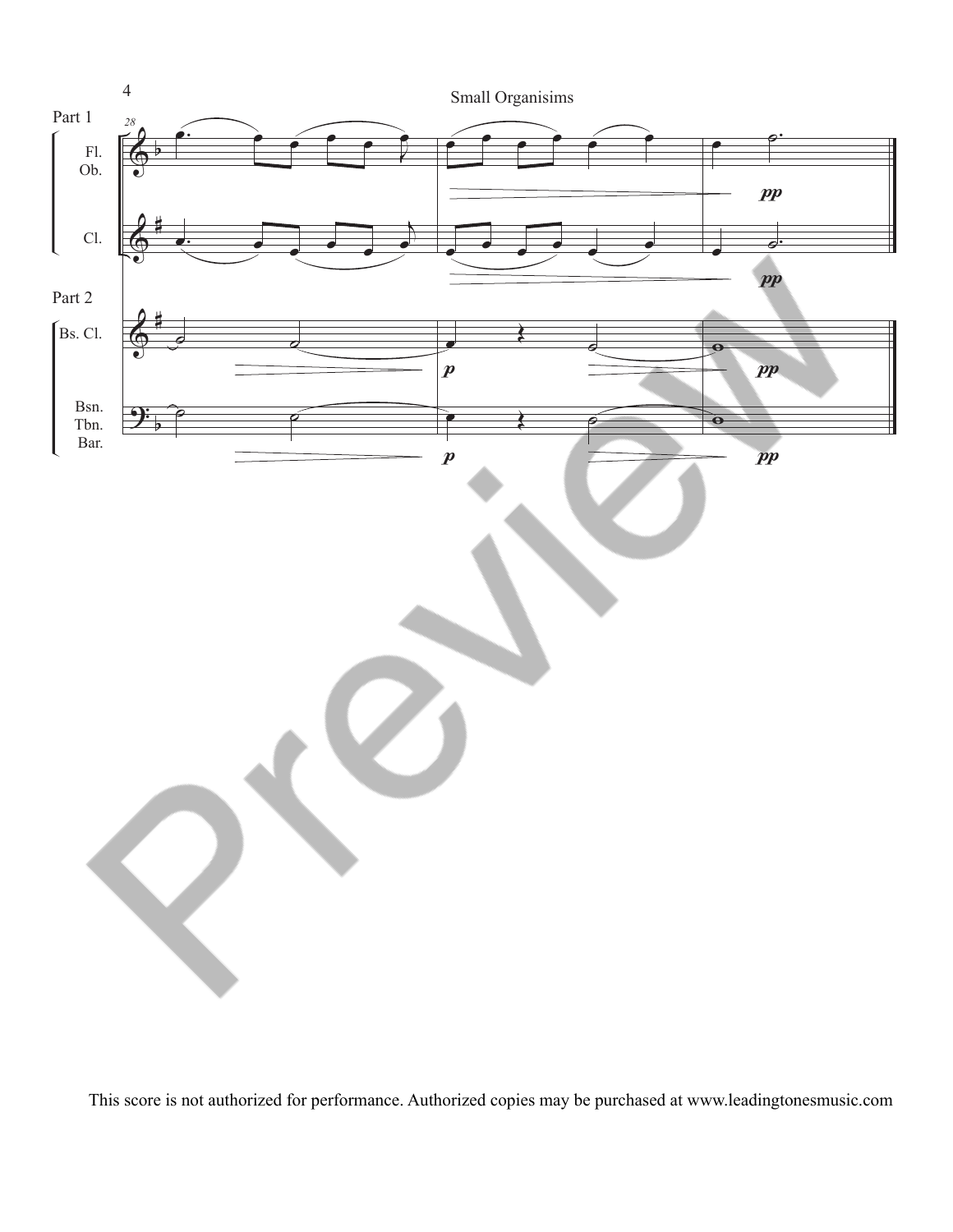Transposed Score

Small Organisims

*Three Short Pieces for Small Organisms No. 2*

Christina Rusnak

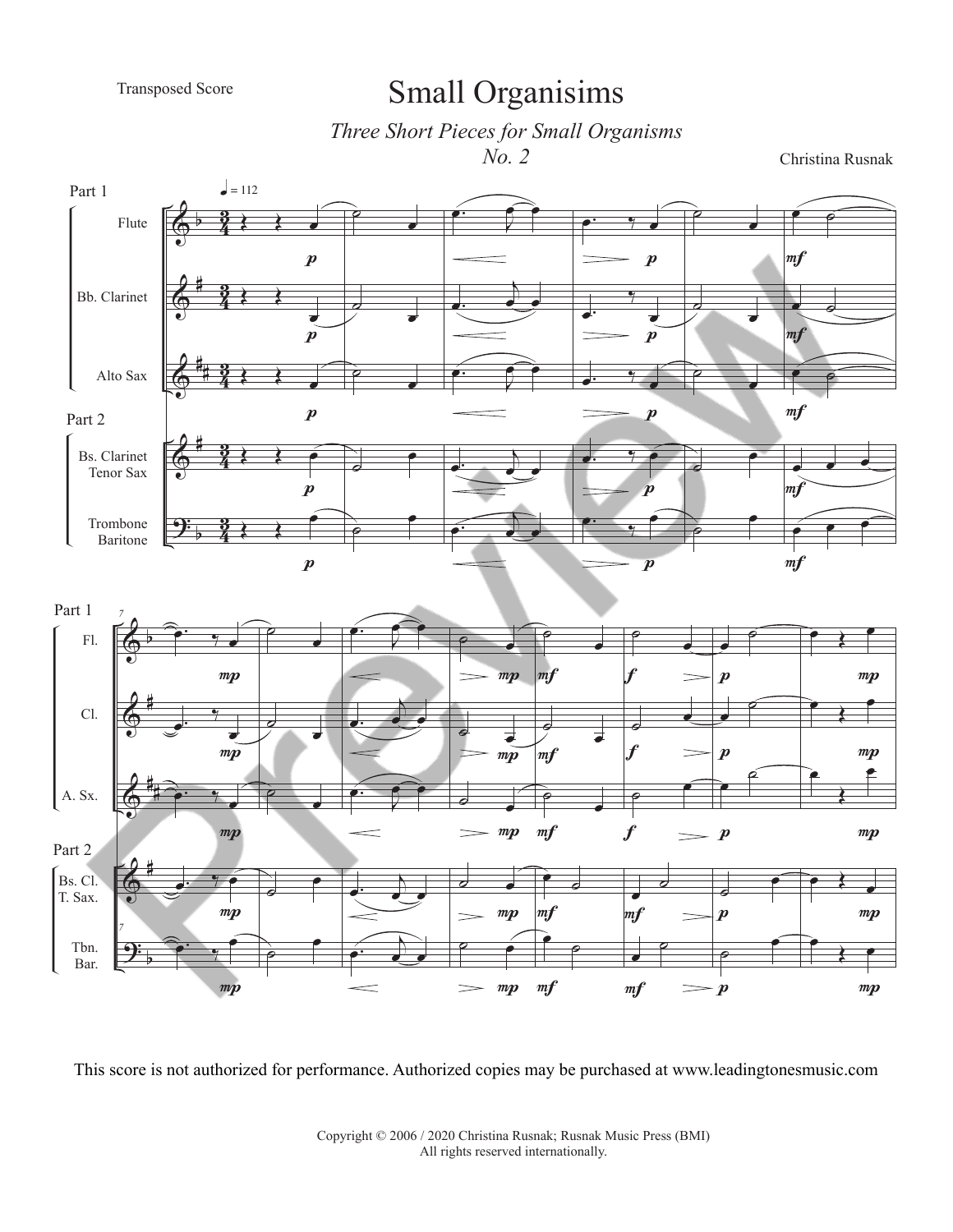2 Small Organisims

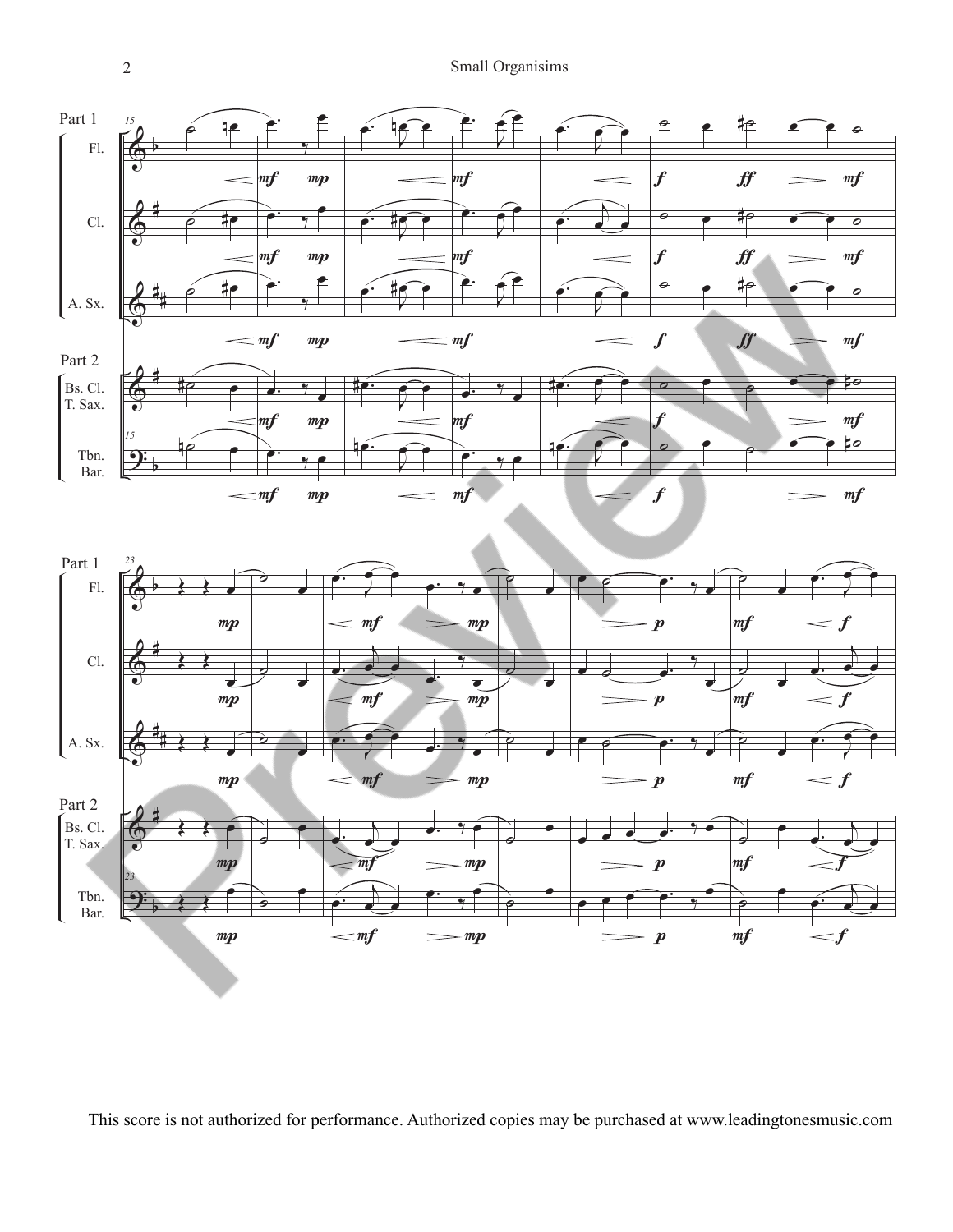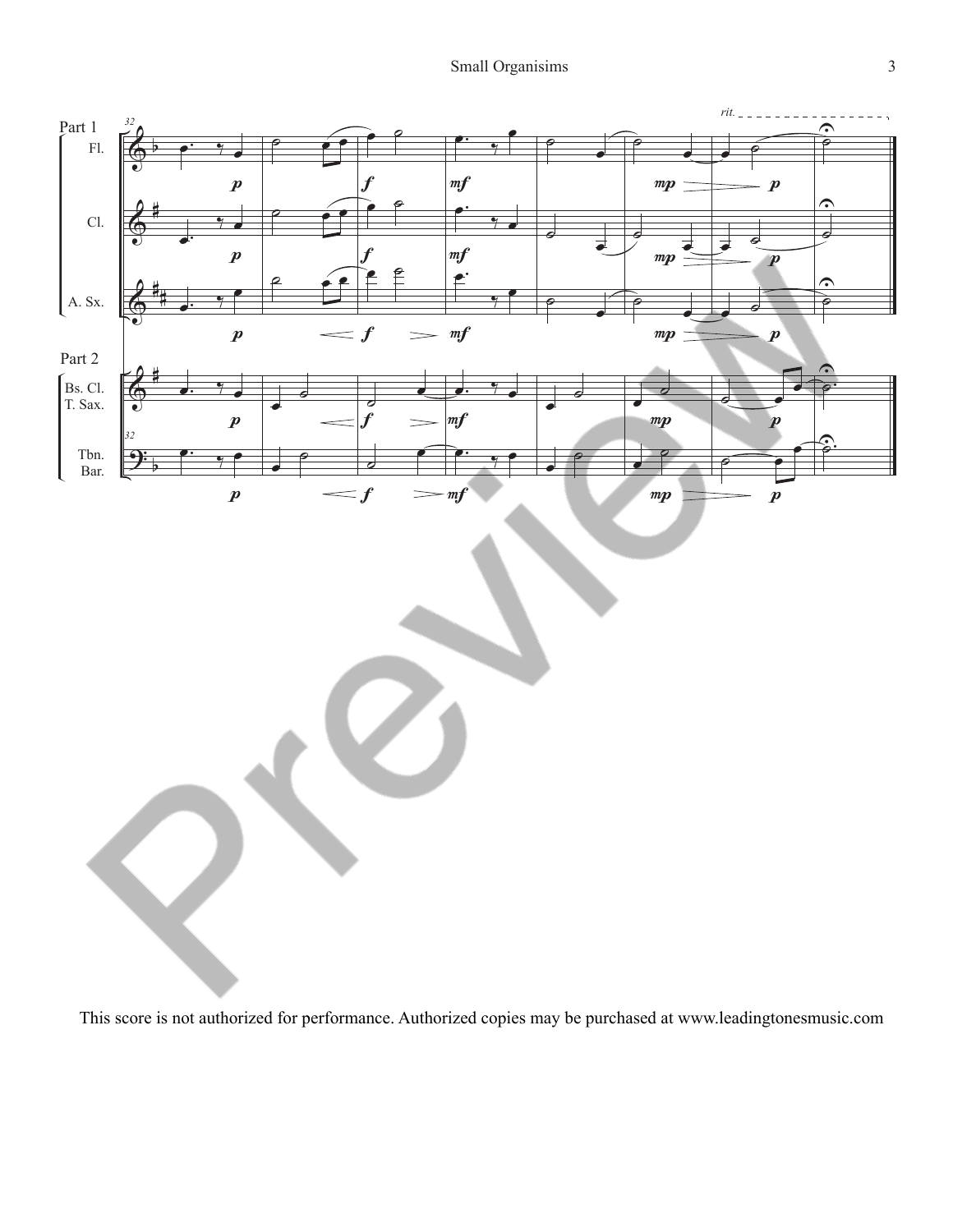Transposed Score

Small Organisims

*Three Short Pieces for Small Organisms*

*No. 3*

Christina Rusnak



Copyright © 2006 / 2020 Christina Rusnak; Rusnak Music Press (BMI) All rights reserved internationally.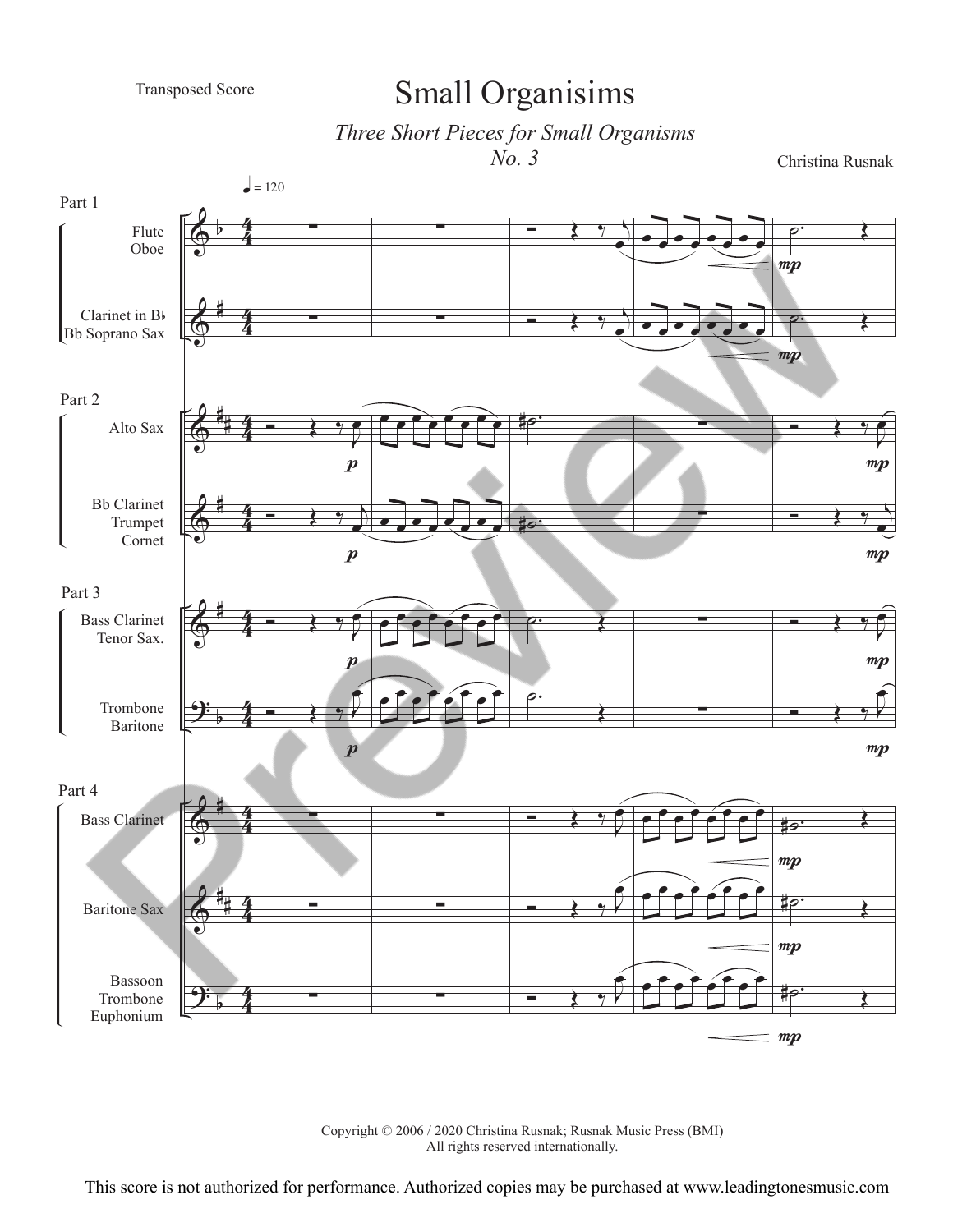2 Small Organisims

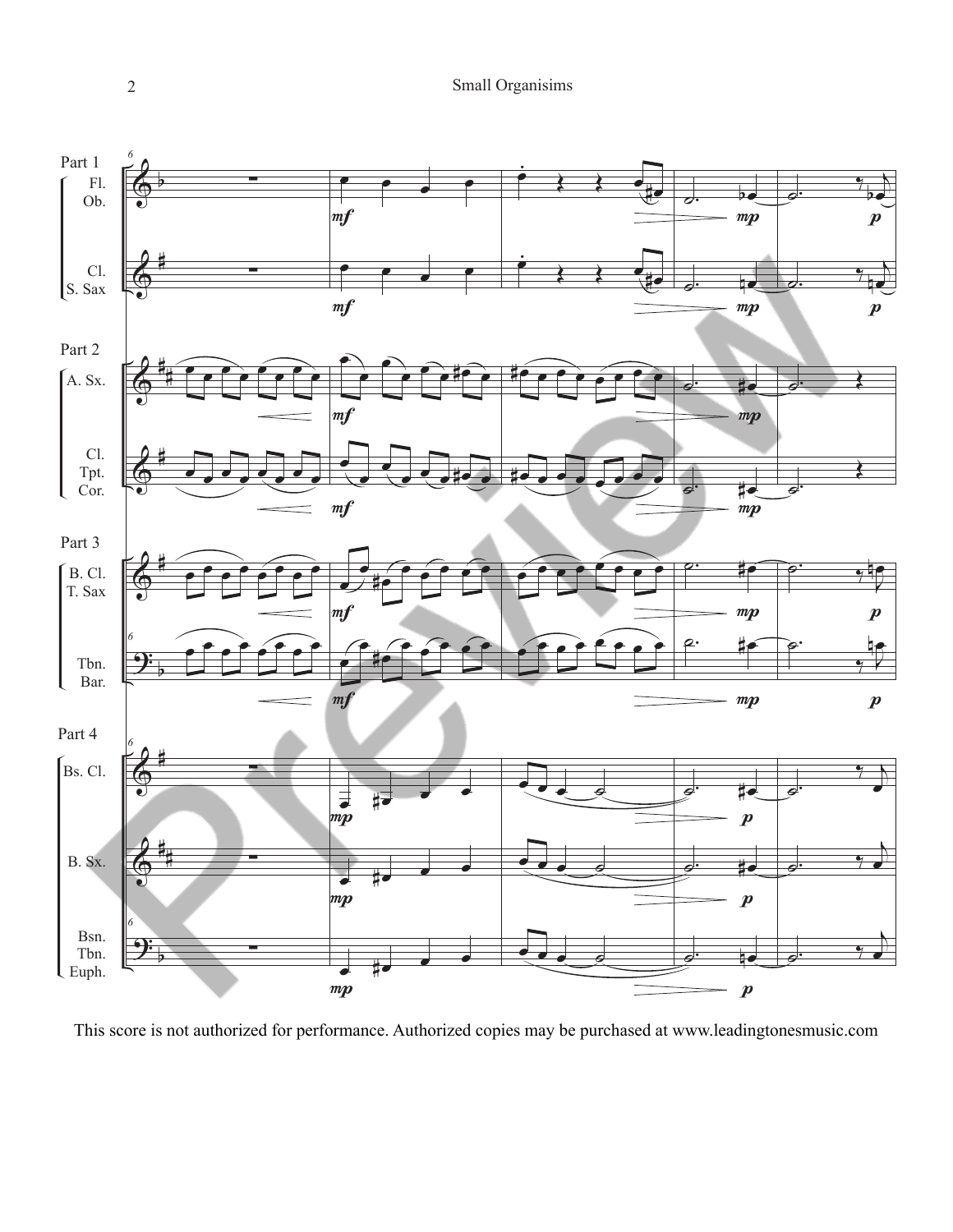Small Organisims 3

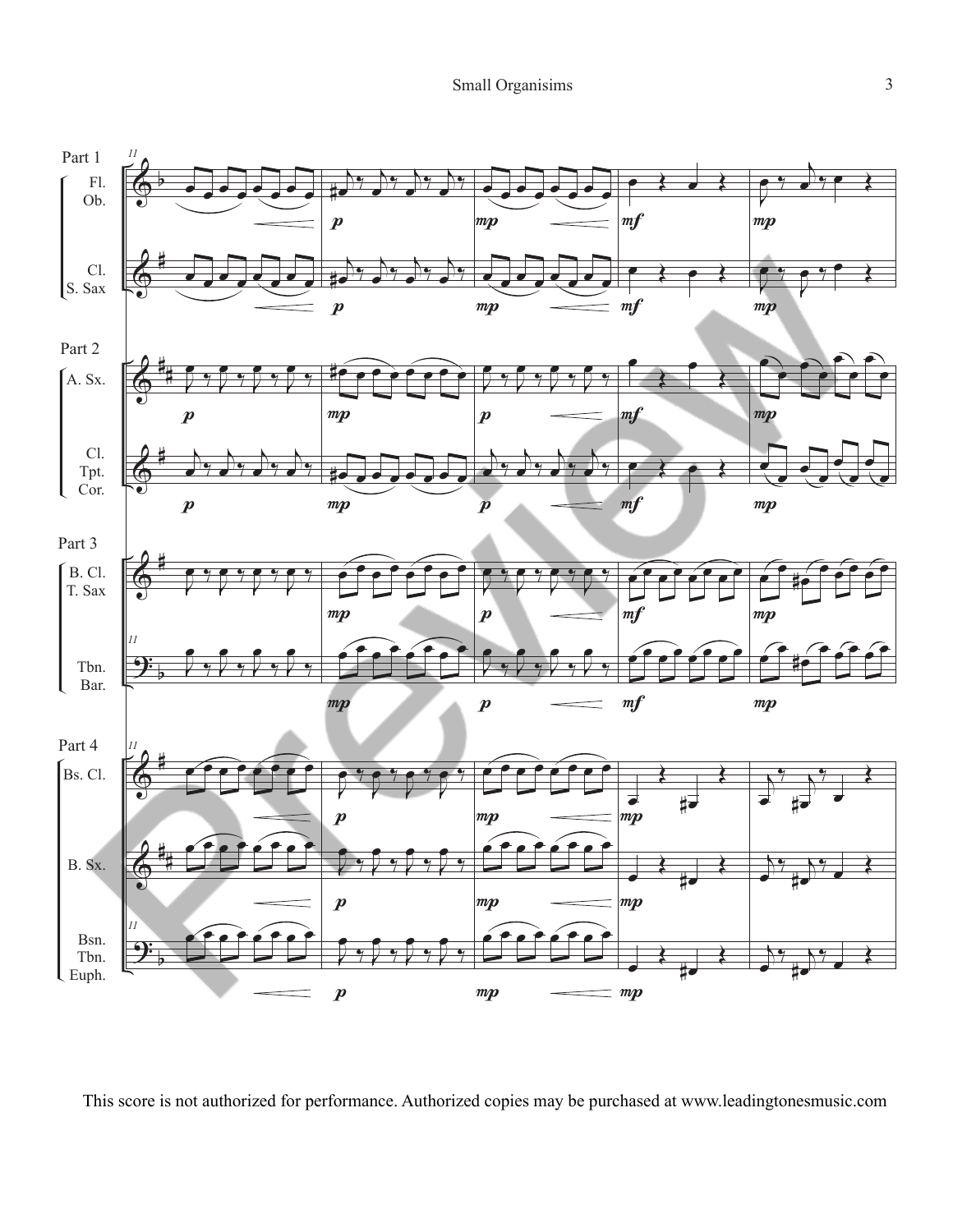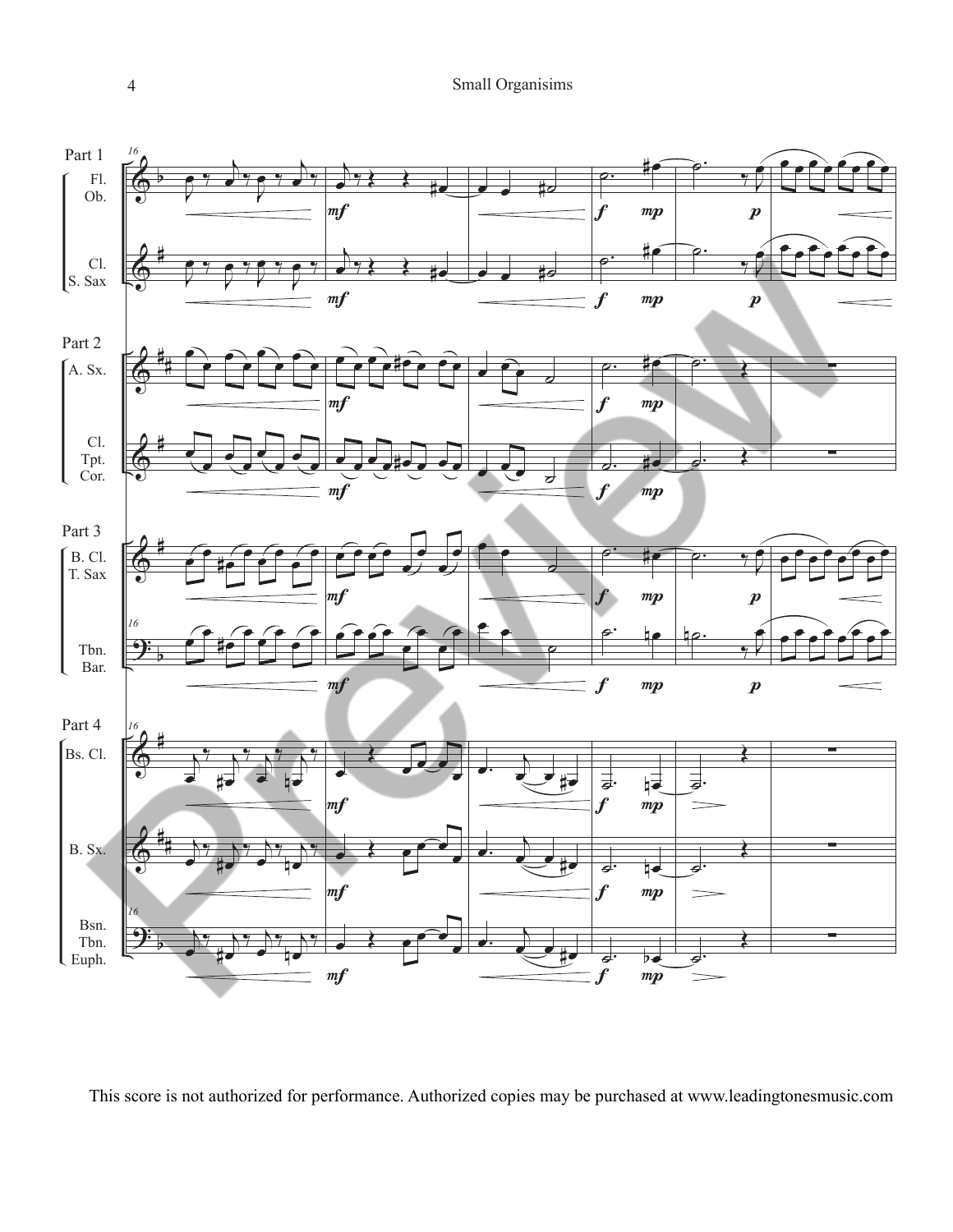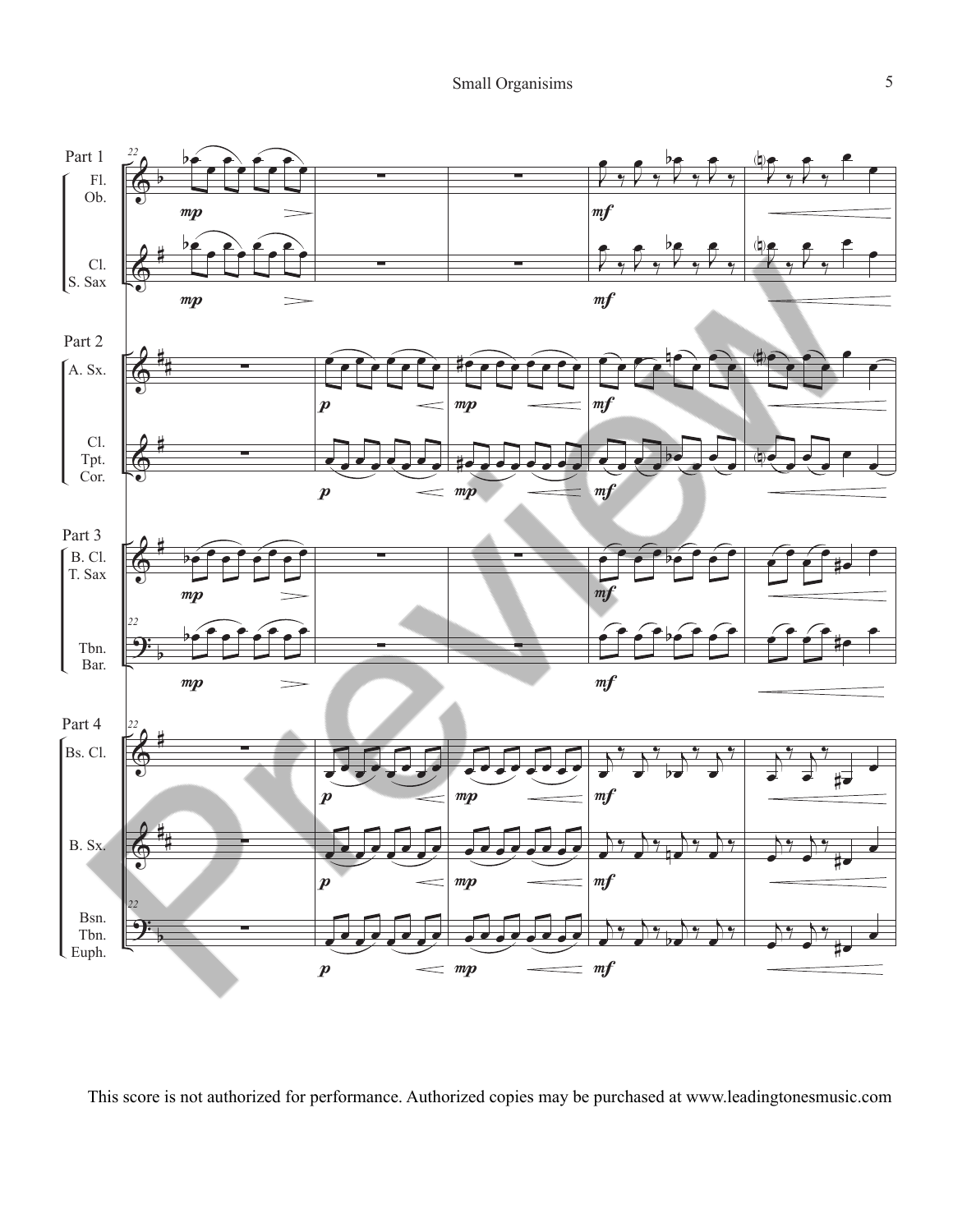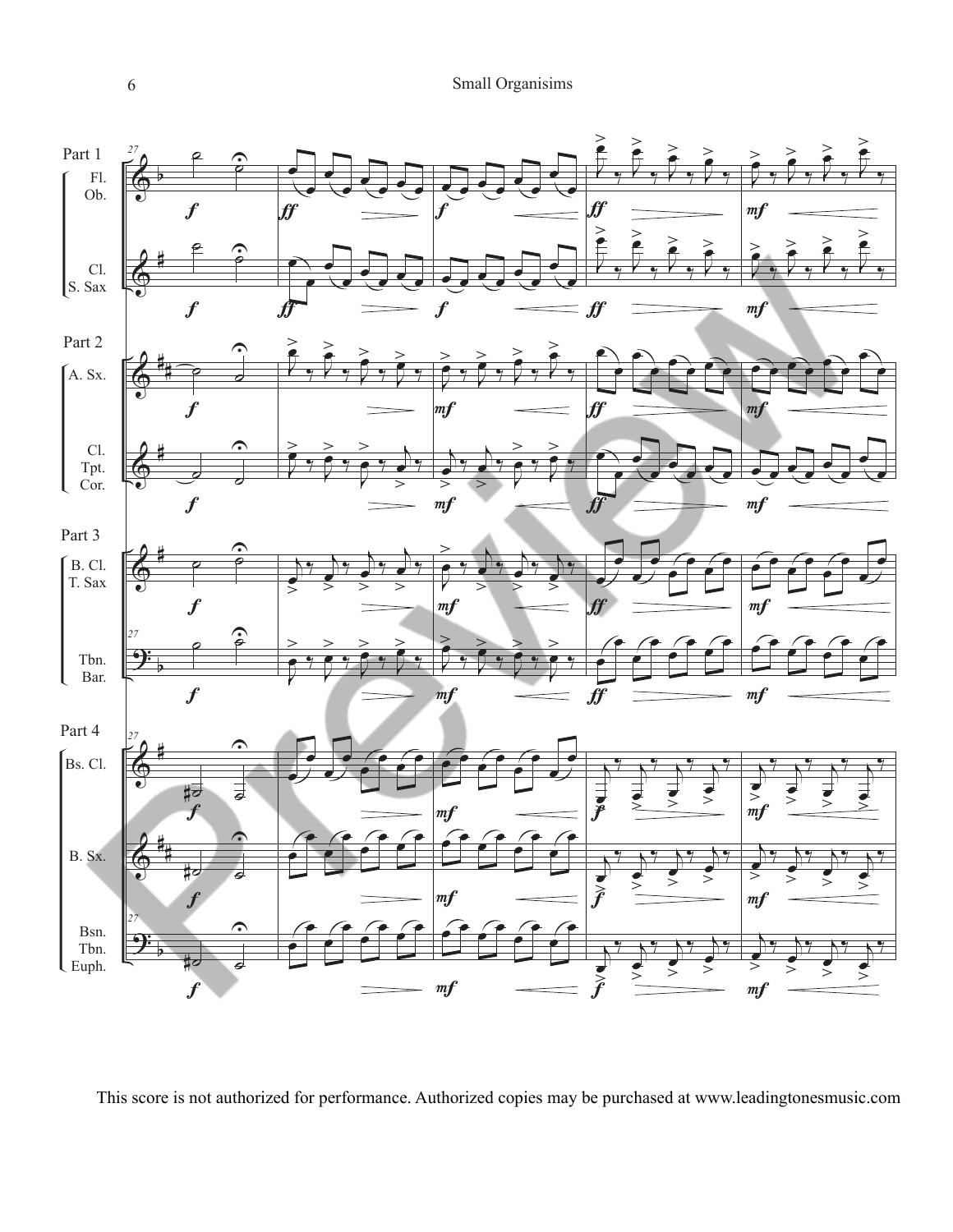